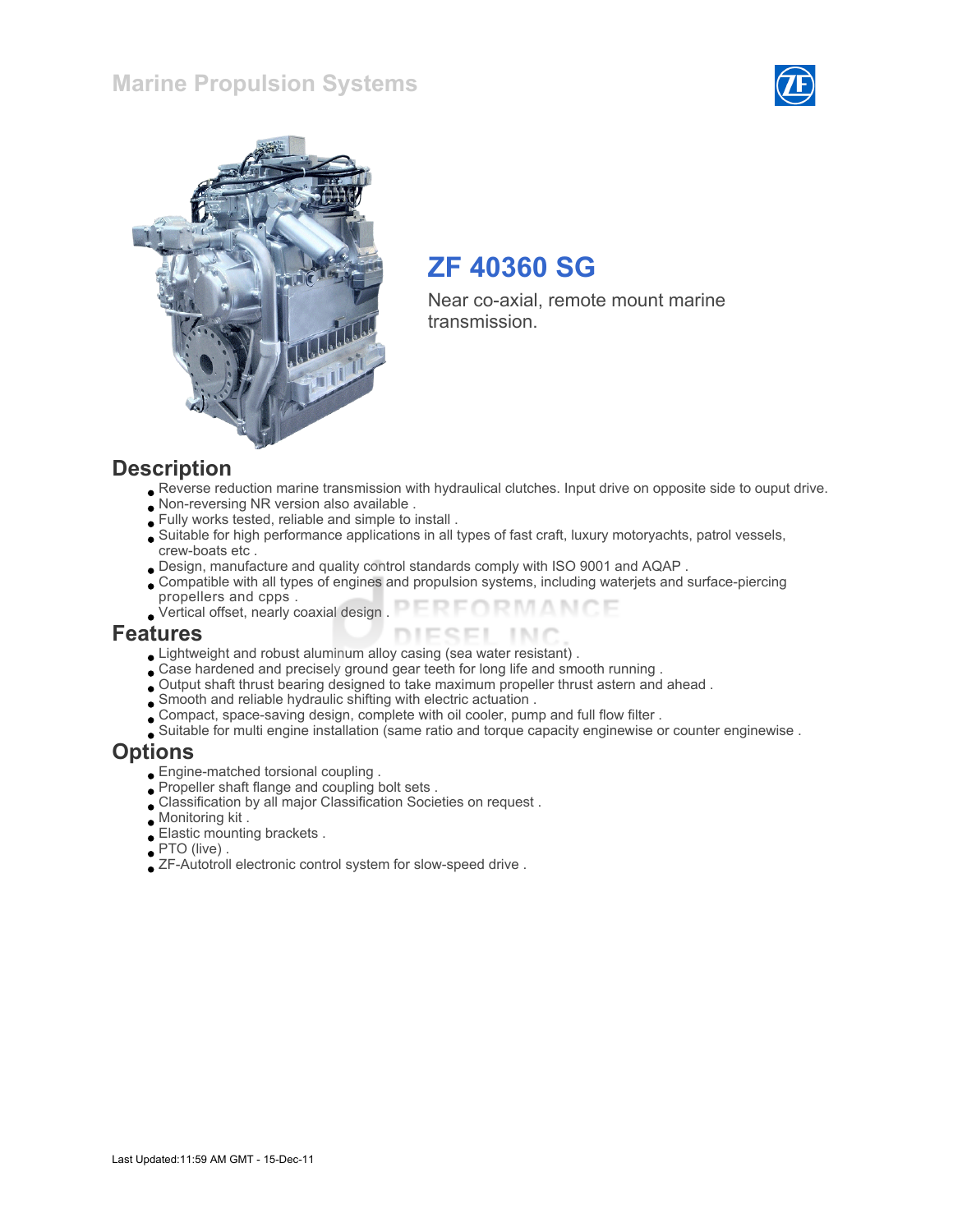# ZF 40360 SG

# Ratings

## Light Duty

| RATIOS                           | <b>MAX. TORQUE POWER/RPM</b><br><b>INPUT POWER CAPACITY</b>  |                                                              |           |    |    |         |           |                      |          | MAX. |            |
|----------------------------------|--------------------------------------------------------------|--------------------------------------------------------------|-----------|----|----|---------|-----------|----------------------|----------|------|------------|
|                                  | Nm                                                           | ftlb                                                         | <b>kW</b> | hp | kW | hp      | <b>kW</b> | hp                   | kW       | hp   | <b>RPM</b> |
|                                  |                                                              |                                                              |           |    |    | 900 rpm |           | 1000 rpm $\parallel$ | 1100 rpm |      |            |
| $  $ 1.500, 3.100                | 48659 35889 5.0952 6.8328 4586 6149 5095 6833 5605 7516 1100 |                                                              |           |    |    |         |           |                      |          |      |            |
| $\blacksquare$ 3.400<br>$\cdots$ |                                                              | 44023 32470 4.6097 6.1818 4149 5564 4610 6182 5071 6800 1100 |           |    |    |         |           |                      |          |      |            |

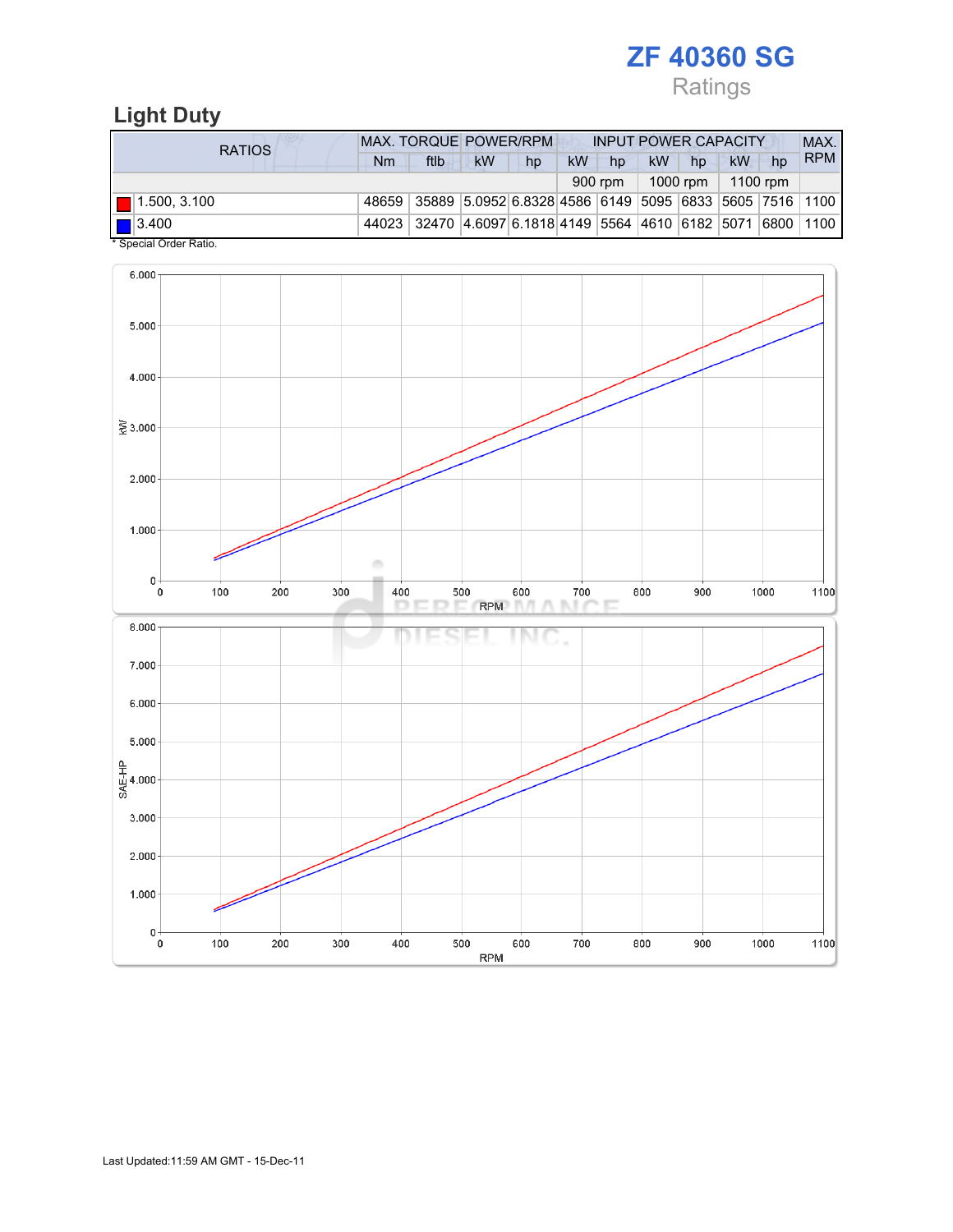# ZF 40360 SG

## Ratings

### Medium Duty

| <b>RATIOS</b>                          | <b>MAX. TORQUE POWER/RPM</b> |                                                              |    |    |           | <b>INPUT POWER CAPACITY</b> |    |         |          |    | MAX.       |
|----------------------------------------|------------------------------|--------------------------------------------------------------|----|----|-----------|-----------------------------|----|---------|----------|----|------------|
|                                        | Nm                           | ftlb                                                         | kW | hp | <b>kW</b> | hp                          | kW | hp      | kW       | hp | <b>RPM</b> |
|                                        |                              |                                                              |    |    |           | 800 rpm                     |    | 900 rpm | 1080 rpm |    |            |
| $\blacksquare$ 1.500, 3.100            |                              | 41188 30379 4.3129 5.7837 3450 4627 3882 5205 4658 6246 1080 |    |    |           |                             |    |         |          |    |            |
| $\left  \right $ 3.400<br><del>.</del> |                              | 37263 27484 3.9019 5.2325 3122 4186 3512 4709 4214 5651 1080 |    |    |           |                             |    |         |          |    |            |

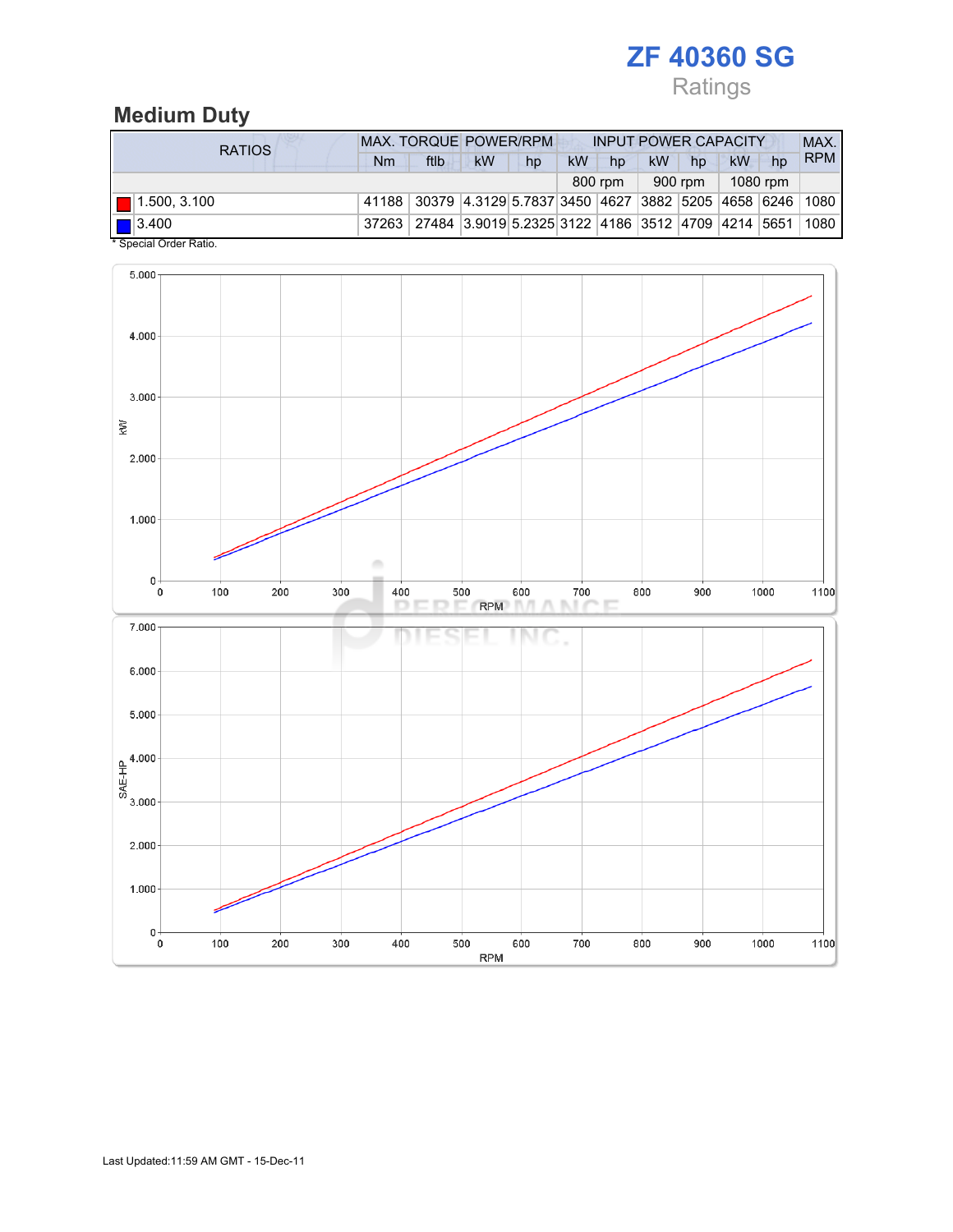# ZF 40360 SG

## Ratings

### Continuous Duty

| RATIOS                                                                  | <b>MAX. TORQUE POWER/RPM</b> |                                                         |           |    | <b>INPUT POWER CAPACITY</b> |         |           |         |         |    | MAX.       |
|-------------------------------------------------------------------------|------------------------------|---------------------------------------------------------|-----------|----|-----------------------------|---------|-----------|---------|---------|----|------------|
|                                                                         | Nm                           | ftlb                                                    | <b>kW</b> | hp | <b>kW</b>                   | hp      | <b>kW</b> | hp      | kW      | hp | <b>RPM</b> |
|                                                                         |                              |                                                         |           |    |                             | 700 rpm |           | 800 rpm | 940 rpm |    |            |
| $\blacksquare$ 1.500, 3.100                                             | 32567                        | 24020  3.4102 4.5731 2387  3201  2728  3658  3206  4299 |           |    |                             |         |           |         |         |    | 940        |
| $\blacksquare$ 3.400<br>$*$ 0 $\cdots$ . $\sim$ 0 $\cdots$ 0 $\cdots$ 0 |                              | 29464 21732 3.0852 4.1374 2160 2896 2468 3310 2900 3889 |           |    |                             |         |           |         |         |    | 940        |

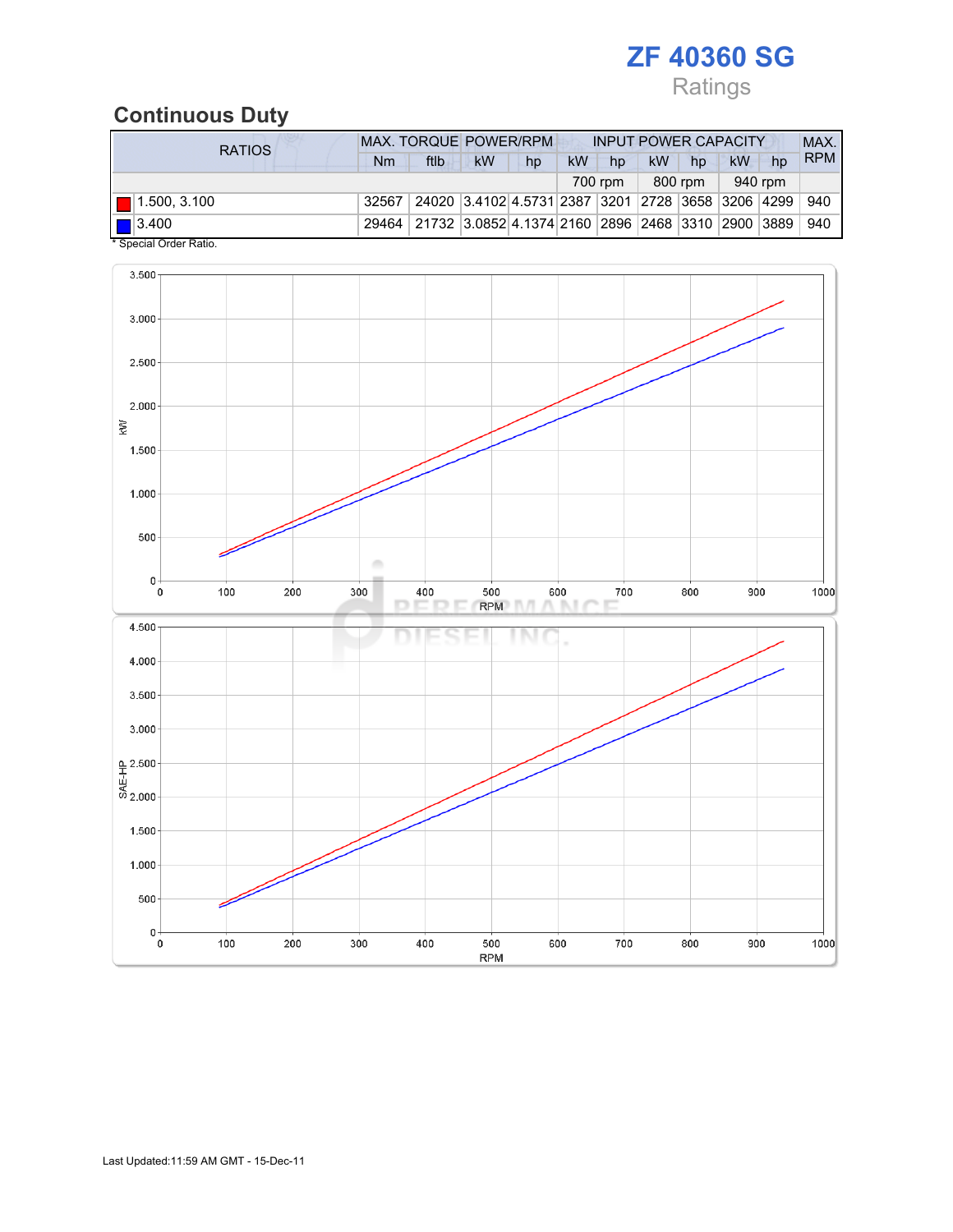





F

| mm (inches)    |                |                |                |       |                |                |                            |            |                |  |
|----------------|----------------|----------------|----------------|-------|----------------|----------------|----------------------------|------------|----------------|--|
| A              | B <sub>1</sub> | B <sub>2</sub> | B <sub>3</sub> | $B_4$ | H <sub>1</sub> | H <sub>2</sub> |                            | L1         | L <sub>2</sub> |  |
| 254 (10.0)     | 890 (35.1)     | 890 (35.1)     | -              |       | 690 (27.2)     | 1,288(50.7)    | 1,073 (42.2)               | 845 (33.3) | 750 (29.5)     |  |
| Weight kg (lb) |                |                |                |       |                |                | Oil Capacity Litre (US qt) |            |                |  |
| 4,625 (10,196) |                |                |                |       | 200 (212)      |                |                            |            |                |  |
|                |                |                |                |       |                |                |                            |            |                |  |

| <b>Output Coupling Dimensions</b> |  |  |
|-----------------------------------|--|--|

|    |                                                         |    |              |    |              |    |  | <b>Bolt Holes</b> |      |              |  |
|----|---------------------------------------------------------|----|--------------|----|--------------|----|--|-------------------|------|--------------|--|
|    |                                                         |    |              |    |              |    |  | No.               |      | Diameter (E) |  |
| mm |                                                         | mm | $\mathsf{I}$ | mm | $\mathsf{I}$ | mm |  |                   | mm   |              |  |
|    | 550   21.7   492   19.4   437   17.2   50.0   1.97   24 |    |              |    |              |    |  |                   | 30.4 | 1.20         |  |